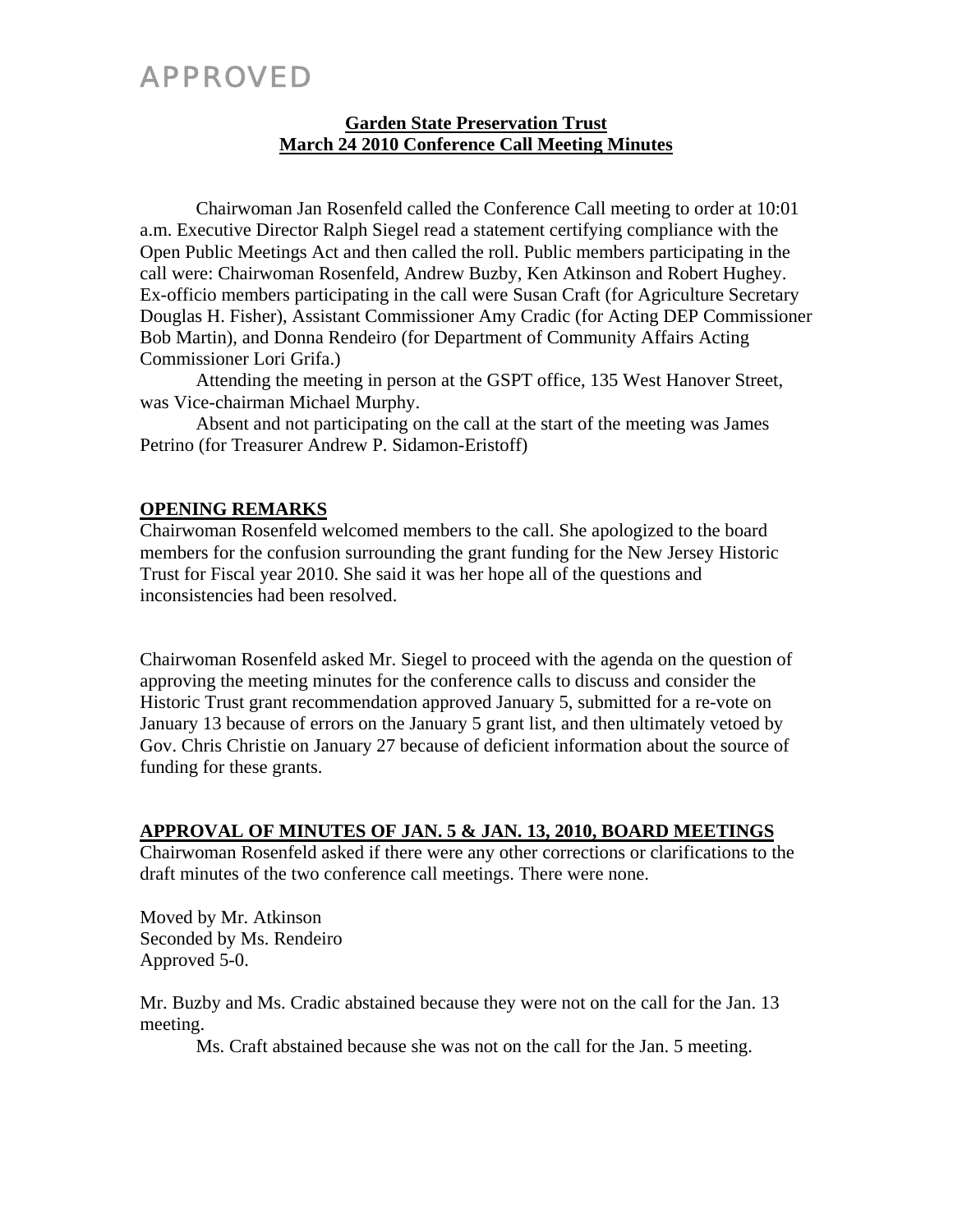### **EXECUTIVE DIRECTOR'S FISCAL REPORT**

 Mr. Siegel conducted a detailed review of the decisions at the January 5 and January 13 conference call meetings, and the developments following January 13 meeting that resulted in the Governor's Veto on January 27 of the minutes of the January 13 meeting to nullify Resolution #10-006 approving \$1.3 million in Historic Site Management grants.

 Mr. Siegel began his review by explaining that his fiscal report was summed up on the detailed Executive Director's memo he had sent to the board members on March 19. The memo is replicated here in its entirety:

To: Garden State Preservation Trust Board Members From: Ralph Siegel, Executive Director Re: GSPT Conference Call meeting March 24 10 a.m. Date: March 19, 2010

In seven years, I have not asked board members to pay particular attention to meeting minutes prior to their approval. Minutes are usually a routine affair. They are sometimes copy-edited, always approved, then filed and rarely examined. In light of the Governor's veto of the GSPT action on Jan. 13 on the last two months have seen unprecedented degree of controversy between the Garden State Preservation Trust and one of the agencies we fund, the New Jersey Historic Trust. The minutes will provide the historical record for a dispute that attracted a lot of attention and boiled down to a failure to exchange correct information. This dispute occurred during a transition into a new administration, and it may be revisited. So please: Read the minutes. When the board votes to approve them these will be the consensus of the board members of the Garden State Preservation Trust as to the events of the two January conference call meetings. Board members are in receipt of a March 9 memo reviewing events since the Jan. 5 Conference Call. I will not rehash the detail here.

 To sum, the 15-member New Jersey Historic Trust on Dec. 9 approved grants for 38 Historic Site Management projects totaling \$1,279,940. The GSPT board in a conference call on Jan. 5 approved Resolution #10-001 approving the list of 38 grants. It passed 8-0. It was subsequently learned the list had errors in 34 of the 38 grants.

 The GSPT board on Jan. 13 approved Resolution #10-006 amending Resolution #10-001 to approve a corrected list of 38 grants. It passed 5-0. It was subsequently learned the GSPT Historic Preservation trust fund was also being used to pay for \$578,000 in administrative spending by the NJ Historic Trust for the 2010 Fiscal Year. This office became concerned the additional expenditure would mean the GSPT trust fund would not be adequate to cover the \$1,279,940 in grants as approved on Jan. 13.

 This concern was raised with the Governor's office, and on Jan. 27 Gov. Christie exercised his veto authority to invalidate the Jan. 13 vote on Resolution #10-006.

 On March 5 financial statements were forwarded by the NJ Historic Trust showing to the GSPT that \$1,387,023 in past grants had been terminated. The termination of past historic preservation grants had never been reported to the GSPT. The NJ Historic Trust is recommending the use of \$1,233, 495 in the funds from these terminated grants, which are now available for reallocation. This will be proposed in Resolution #10-007 during the March 24 conference call. The NJ Historic Trust is also recommending use of a total of \$56,446 from leftover accounts in trust funds created by voter referendums in 1987, 1992 and 1995. This will be proposed in Resolution #10-008 during the March 24 conference call.

 These resources are sufficient to cover these Historic Site Management grants regardless of the impact of any administrative spending on the GSPT trust fund.

Mr. Siegel said the culmination of it all  $-$  "the bottom line"  $-$  is that \$1.3 million is available in the Garden State Historic Preservation Trust Fund because of the cancellation of past appropriations. This has occurred because past grants were cancelled. This \$1.3 million is unallocated and therefore is now available for re-allocation. He said this is a common component of the annual appropriations recommendations prepared by the land preservation programs. He said it is new only with the Historic Trust recycle unallocated funds from cancelled grants to use for additional appropriations.

 The unallocated funds – which the staff and the board of the Garden State Preservation Trust did not know about in January – were sufficient to cover the FY2010 Historic Site Management grants recommendations.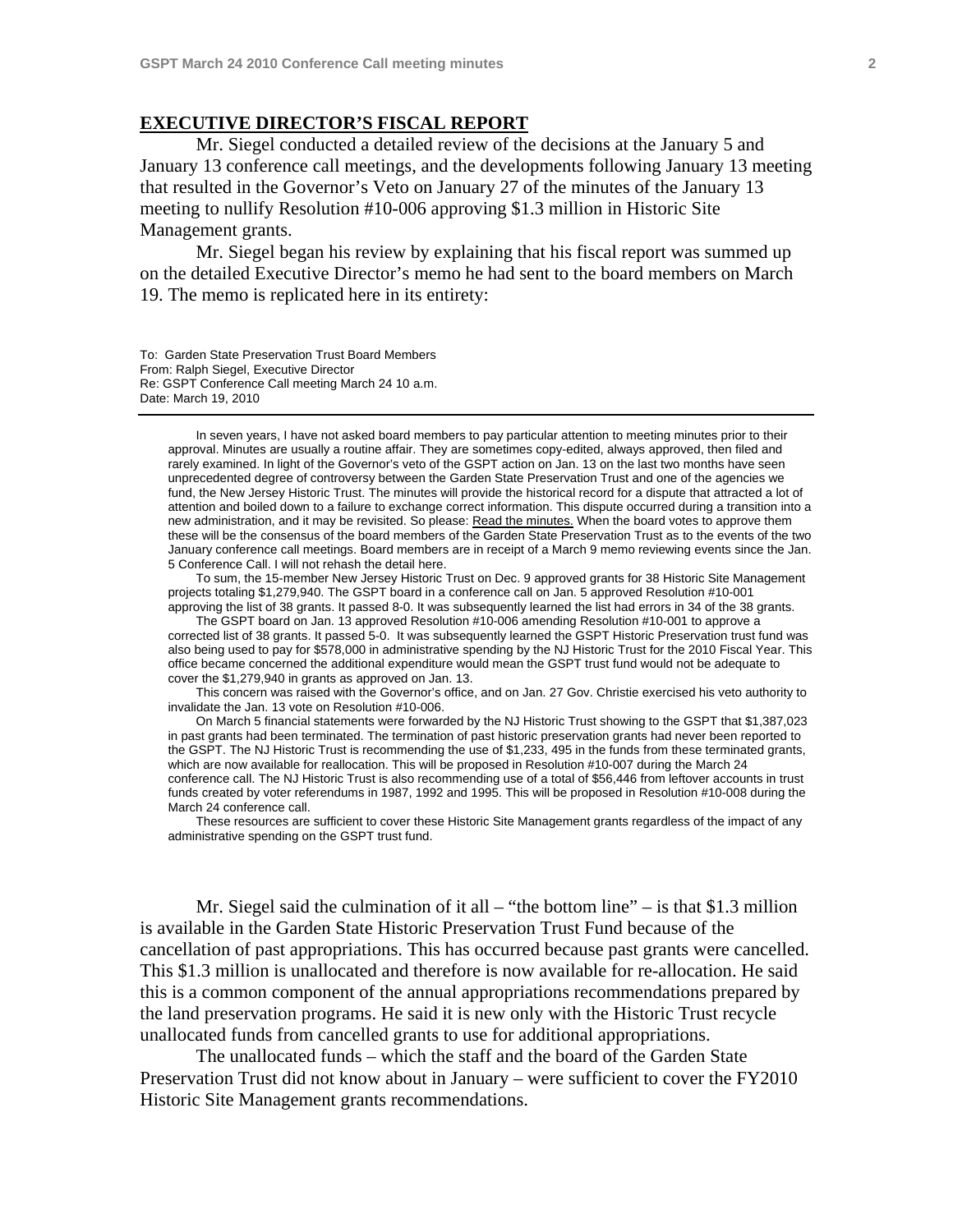Ms. Craft asked about the administrative funds to cover Historic Trust staff costs, which created the confusion on January 13. She asked if administrative funds were part of this appropriation.

 Mr. Siegel said the proposed appropriation has nothing to do with staff or administrative funding for the New Jersey Historic Trust. He said that would be up to the Legislature. He said the balance in the Garden State Historic Preservation Trust Fund, known as the 734 Fund, was about \$900,000 on June 30, 2009, and this would increase with interest earnings, providing sufficient cash to cover \$580,000 in administrative costs. He said the GSPT appropriation today has nothing to do with that administrative fund. He said the concerns about this at the January 13 meeting have been resolved.

 Ms. Rendeiro asked about whether the proposed resolution made reference to the Governor's veto concerns. Mr. Siegel said the proper reference was in the "now be it resolved" provisions. He said this structure and language had been reviewed and approved with the Governor's Counsel's office, which drafted the original veto message.

# **RESOLUTION #10-007 TO AMEND IN WHOLE AND TO RESTATE RESOLUTION #10-001 AND TO APPROVE NEW JERSEY HISTORIC TRUST HISTORIC SITE MANAGEMENT GRANTS FOR FISCAL YEAR 2010**

Moved by Mr. Hughey Seconded by Mr. Murphy Approved 8-0.

## **RESOLUTION #10-008 TO AMEND IN PART AND TO RESTATE RESOLUTION #10-001 AND TO APPROVE NEW JERSEY HISTORIC TRUST HISTORIC SITE MANAGEMENT GRANTS FOR FISCAL YEAR 2010**

Moved by Ms. Rendeiro Seconded by Ms. Craft Approved 8-0.

Mr. Petrino joined the call.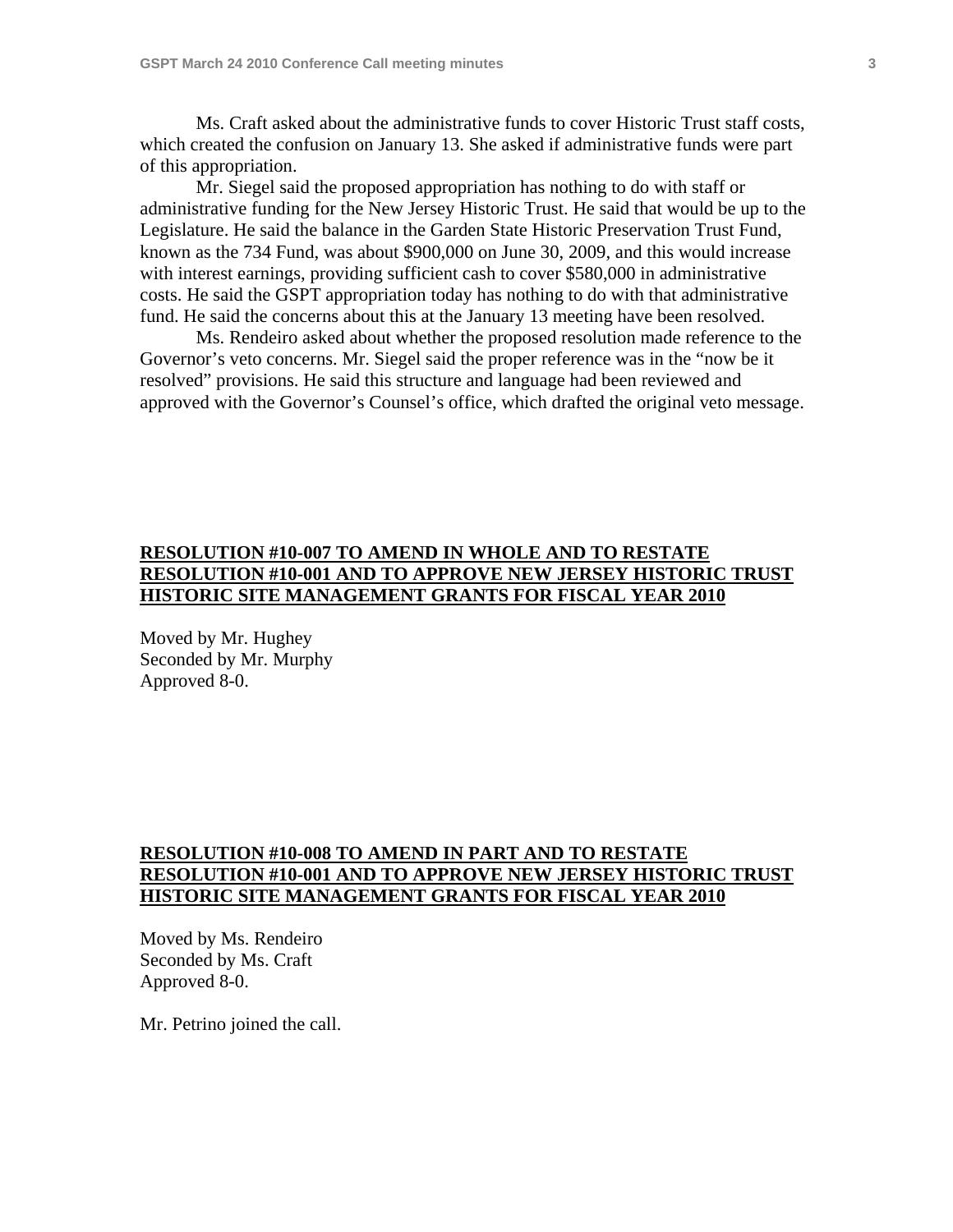## **SUBSTANTIAL APPROVAL OF MEETING MINUTES FOR TRANSMITTAL TO THE GOVERNOR'S OFFICE.**

Mr. Siegel reviewed the actions taken during the meeting and requested "substantial approval" of the minutes of these actions so appropriations could be submitted after the Governor's 14-day veto period. He asked for a motion for substantial approval of the March 24, 2010, meeting minutes.

Moved by Chairwoman Rosenfeld Seconded by Ms. Craft Approved 8-0.

Mr. Petrino abstained since he had missed the Resolution votes.

#### **BOARD MEMBER COMMENT**

Chairwoman Rosenfeld asked of there was any comment by board members. Ms. Craft asked Mr. Siegel about the expectations for funding approval for the use of the November 2009 bond referendum funds.

 Mr. Siegel said it is not a good time to press the staff at the Treasury Department for information about spending plans beyond the immediate FY2011 State Budget that all of them were working on round-the-clock. He said the FY2011 State Budget as proposed had no capacity for additional debt service. As a result, he said no funding or appropriations could be planned that would rely on such funding from bond to be sold during Fiscal Year 2011.

 Regarding debt service to be included in the FY2012 State Budget, Mr. Siegel said he believed the Treasury Department staff needed to get through the FY2011 budget process first before discussing any such commitment of new debt-service capacity for the FY2012 State Budget. He said only such a commitment and an attendant bond-issue financing plan would pave the way for appropriations to be approved.

 Mr. Siegel said the Office of Green Acres has gotten a green light from the Governor's Office to prepare, distribute, receive and process applications for Green Acres Local Grants based on the use of funds from the November 2009 bond referendum because that applications process will not produce any actual grant appropriations that might impact FY2011.

Ms. Cradic said this was correct.

 Ms. Craft then directed her questions on this matter to Mr. Petrino, the Treasurer's representative on the GSPT.

 Ms. Craft said to Mr. Petrino that she needed some sort of time table on the availability of funds from the November 2009 bond referendum for the Farmland Preservation Program. She said it was an awkward situation because Green Acres was moving forward with Local Grant applications while the State Agriculture Development Committee was in a holding pattern. She said her office needed to clarify the status of the November 2009 bond funds to those many local and county agencies making inquiries.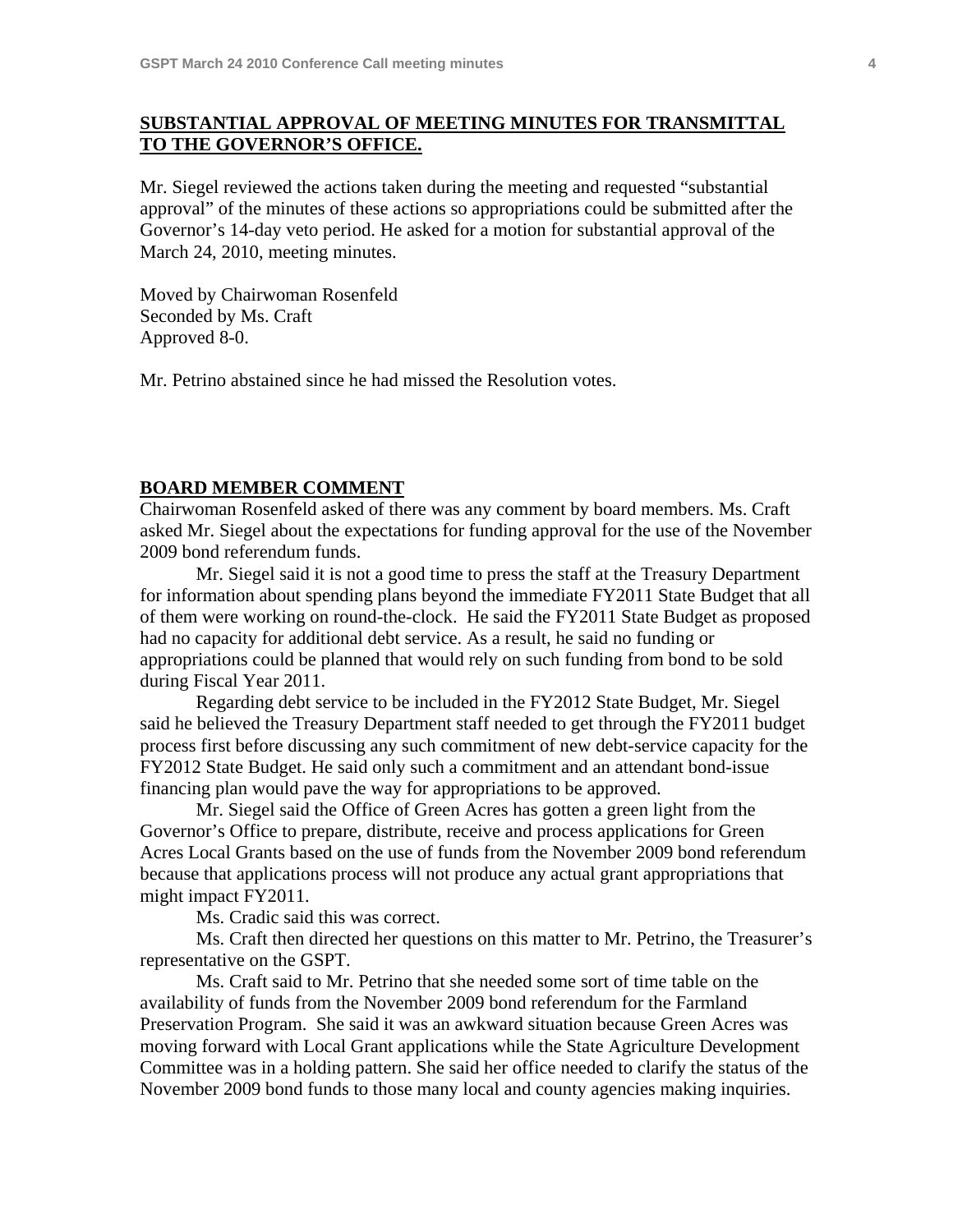Mr. Petrino replied.

 Mr. Petrino first said he was pleased to have been appointed as the Treasurer's representative to the Garden State Preservation Trust. He explained that he serves as the Director of the Office of Public Finance. He said that in his various capacities at the Office of Public Finance he had worked closely for many years with the GSPT and with Mr. Siegel.

 Addressing Ms. Craft's question, Mr. Petrino said he has not received direction from the Treasurer concerning the availability of funds to pay for future debt service. He endorsed Mr. Siegel's assessment of the debt service plan being as yet unresolved. He said appropriations processed now would not have an impact on debt service in FY2012, but there is no green light yet on whether such debt service funds will be available during the FY2012 fiscal year. He said he was well aware of the circumstances and would discuss this concern with Treasury Department officials on behalf of the GSPT.

 Mr. Petrino said bonds had been issued in December 2009 to cover the appropriations from the November 2007 bond referendum. Mr. Petrino said he would expect a similar time line for the November 2009 bond referendum funds.

 Ms. Craft said that the Treasurer during 2009 provided a "letter of reliance" concerning the use of the November 2007 bond funds.

 Mr. Siegel clarified that in 2009 the Treasurer provided a "certification" that the trust funds would be covered with general revenue cash as needed to cover appropriations until such time as a bond issue could occur. The letter said the issuance of bonds would be scheduled as needed.

 Mr. Siegel said no such certification has been made so far by the new Treasurer but that Treasury officials have been briefed about this past procedure and said they believed it was a good procedure to follow.

 Mr. Petrino again endorsed Mr. Siegel's explanation and said he still needed to find out from the Treasurer whether General Obligation Bond programs "were free to run" for FY2012.

 Ms. Craft said she could operate with a concurrence that a time frame was not yet established provided there is a basic assurance that the funds would be made available at some point. Ms. Craft said the Farmland Preservation Program has been in a "freeze" awaiting such assurance.

 Mr. Siegel said it is not clear when Treasury would be able to address a financing plan for debt service in FY2012.

 Ms. Craft said she wanted the Administration to understand that there is a lot of confusion and lack of clarity within the programs.

 Mr. Siegel said DEP Commissioner Martin at the recent Land Trust Rally conference told conservation groups in attendance that he had a "green light" to proceed with applications using the November 2009 bond referendum funds. He said his understanding was not a question of "if" instead of when.

 Mr. Siegel suggested to Chairwoman Rosenfeld the GSPT could draft and send a letter to the Treasurer requesting an answer to these concerns and a timetable for the use of the November 2009 bond referendum funds.

 Mr. Hughey answered that in his view, it was too soon to send such a letter and he suggested that everyone "just relax." He said no answer would be made soon regardless of how hard others might press for such an answer.